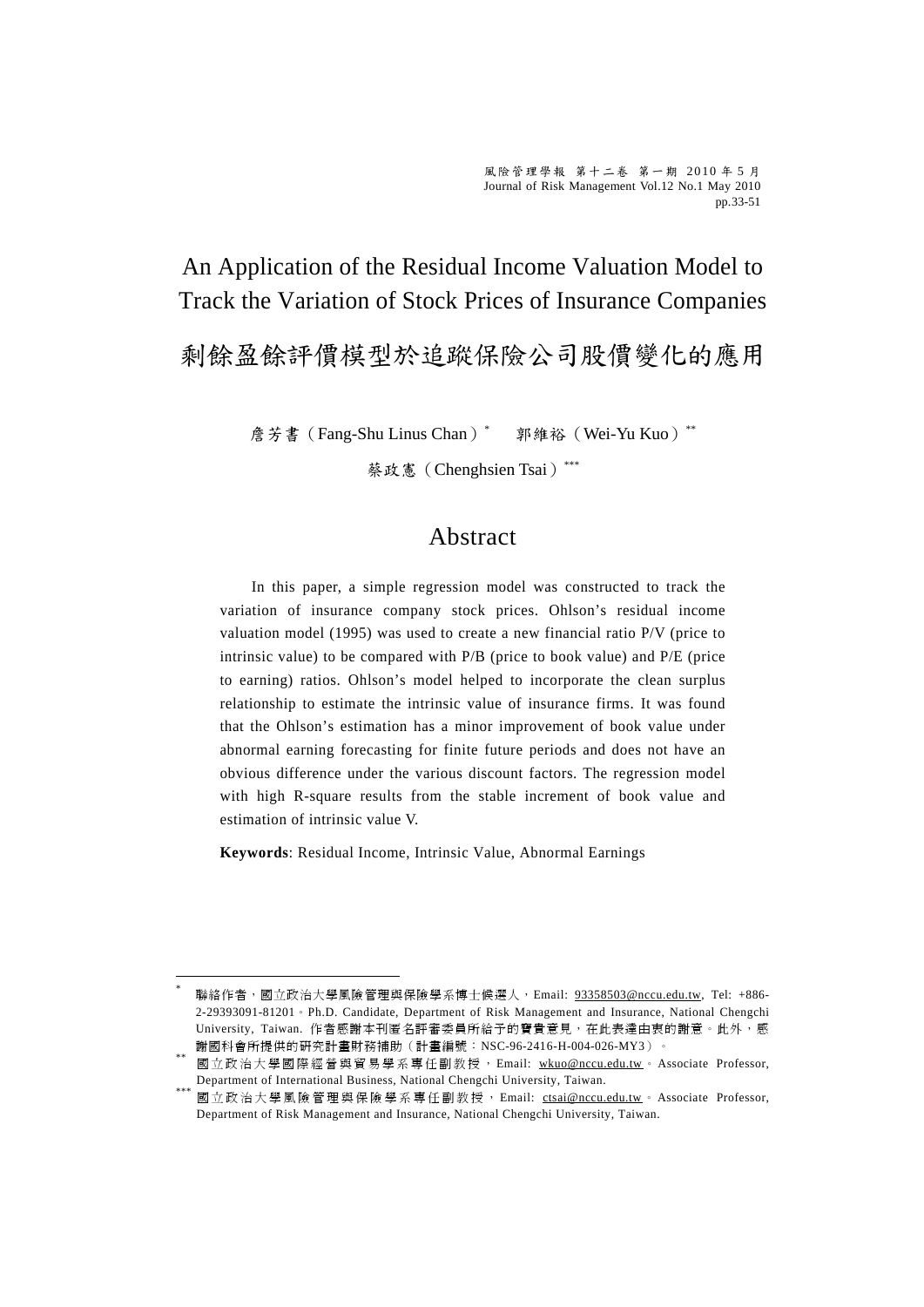An Application of the Residual Income Valuation Model to Track the Variation of Stock Prices of Insurance 34 An Applica

## 摘 要

我們利用財務比率來建構一個簡單的迴歸模型以追蹤保險公司股價 的變化。除了股價/淨值比與本益比之外,我們加入一個新的解釋變數, 股價/真實價值比來解釋保險公司股價的變化。真實價值的估計是依據 Ohlson (1995) 提出的剩餘盈餘評價模型,藉由引入異常淨盈餘的觀念來 估計公司的真實價值。研究結果發現反映未來異常盈餘的公司真實價值, 略高於公司的淨值,且此結果不因不同的折現因子而有差異;另一方面, 股價/真實價值比在解釋保險公司股價變化上並未提供更多的解釋能力, 此結果可歸因於保險公司常透過準備金科目來調整異常盈餘所致。

**ᙯᔣф**:剩餘盈餘、真實價值、異常盈餘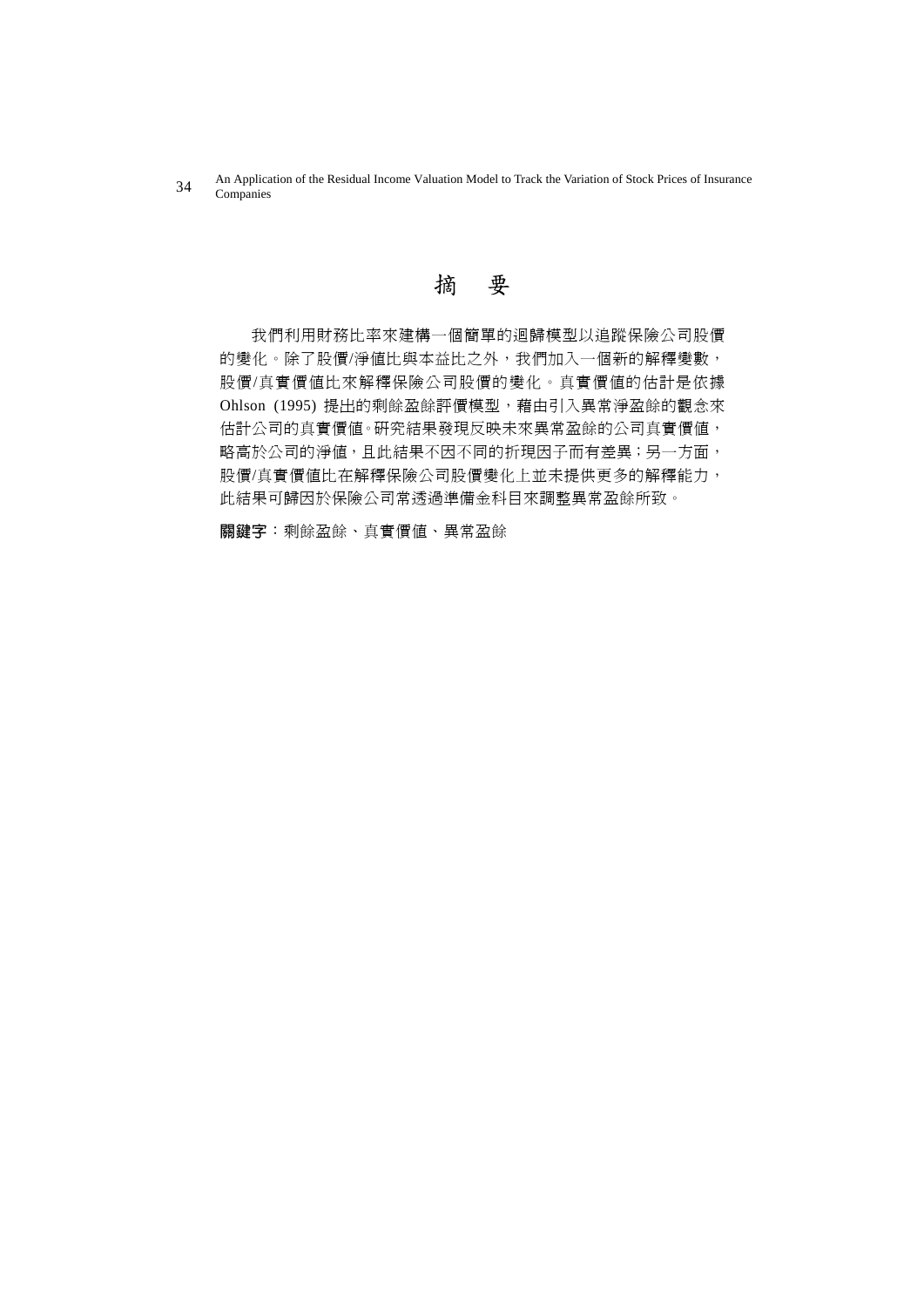### 1. Introduction

Investors often use financial ratios such as price to book value ratio (P/B ratio), price to earning ratio (P/E ratio), and price to dividend ratio (P/D ratio) to track the variation of stock prices. In recent research, Lee et al. (1999) has shown that the price to intrinsic value ratio (P/V ratio) is marginally better than P/B, P/E, and P/D ratios in tracking stock prices and predicting the market return. The new ratio is calculated by applying the intrinsic value estimation provided by Ohlson's idea (1995) to be the denominator. The purpose of this study is to construct a simple regression model of three predictors, P/B, P/E, and P/V ratios to explain the variation of stock prices. Before comparing the P/V with P/B and P/E, Ohlson's idea was applied to estimate the real value of the firm.

First, how to know the real value of an insurance company for the purpose of investment is of interest. Accounting methods are insufficient because of the static valuation process. Few academic articles discuss the practical problems of measuring the intrinsic value even if intrinsic stock value is important to investors and managers. The intrinsic value is difficult to measure. Most researchers recognize the present value of expected future dividends to common shareholders based on currently available information as a proxy of the intrinsic value. Another estimator used by most investors is book value. However, Ohlson has provided a reasonable alternative for the proxy of intrinsic firm value.

Ohlson introduced the residual income valuation method to estimate intrinsic value by incorporating the clean surplus concept and the relationship between book value, future earnings and dividends. The model provides a connection between the value of a firm and the contemporaneous accounting/information variables. Ohlson's model was applied to insurance industry confidently since many empirical studies have enthusiastically supported Ohlson's model, which is now proposed as an alternative to the discount cash flow model in evaluating a firm and even the stock index.

Ohlson's model specifies that a firm's value equals book value plus a linear function of current abnormal earnings and the scalar variable representing other information. This model is presented as an improvement of the present value of expected dividends model (PVED) by using information dynamics.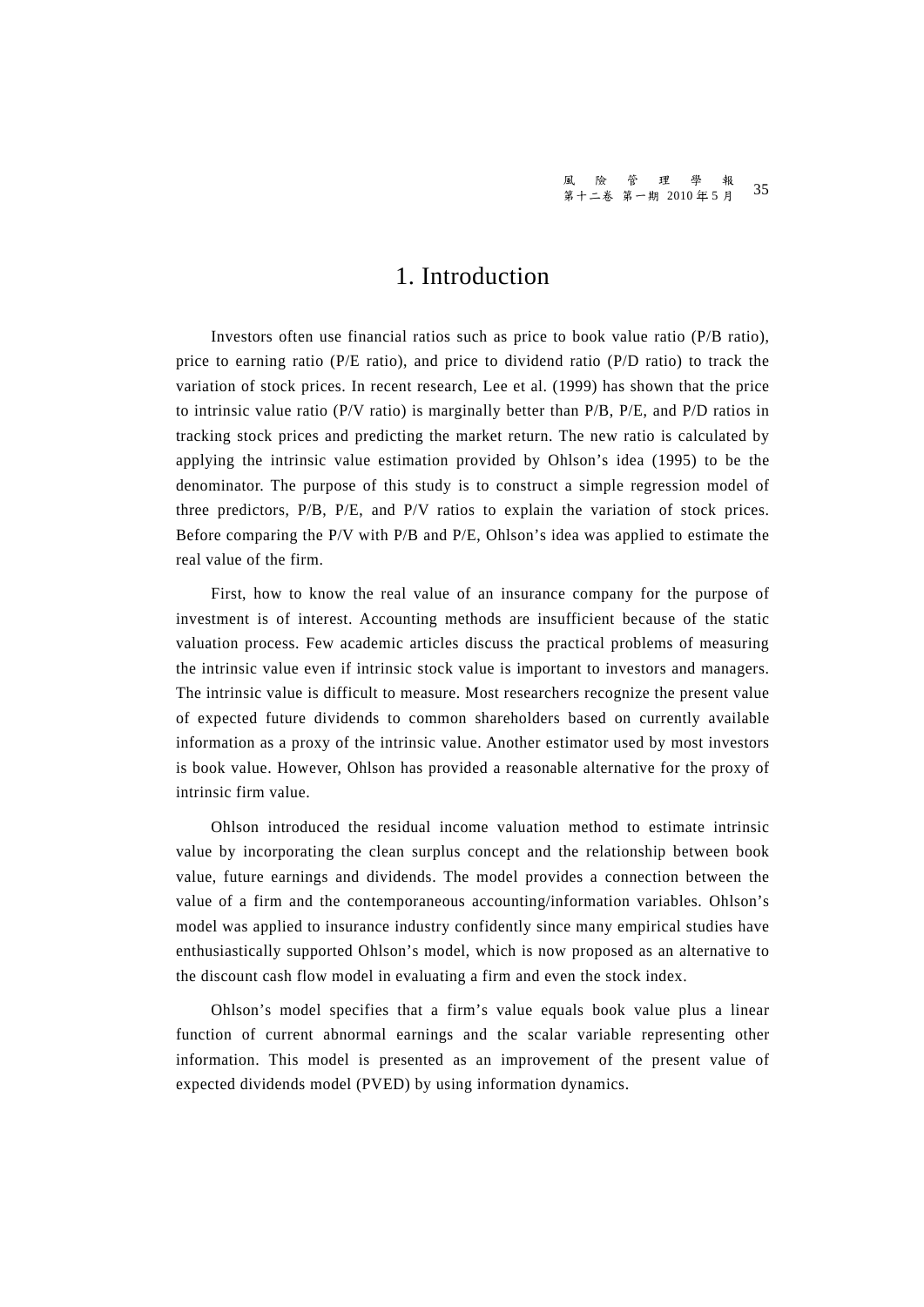#### An Application of the Residual Income Valuation Model to Track the Variation of Stock Prices of Insurance 36 All Applica

Existing articles basically focus on two aspects. First, the model predicts and explains stock prices better than the model based on discount short term forecasts of PVED (Penman and Sougiannis, 1996). Second, the model provides a more complete valuation approach than popular alternatives (Frankel and Lee, 1998). When applying Ohlson's model to cross sectional research, Dechow's results support information dynamics of the residual income valuation model (Dechow, Hutton, and Solan, 1999). However, the results also indicate that Ohlson's model provides only minor improvement when implementing the PVED by capitalizing on short term earnings forecasts.

Empirical studies indicate earnings forecasting plays an important role to estimate the intrinsic value through Ohlson's model. By using a time series model to forecast the abnormal earnings, earnings minus the cost of capital, incorporates information dynamics in the residual income valuation model and provide clear depiction of earnings variation.

No references were found that discussed the intrinsic value of the insurance industry even if insurance company operation is more stable than other industries and historical information provides reasonable explanations of earnings forecasts. There are no studies that discuss the variation of insurance firms stock prices. Thus, the insurance industry was chosen for analysis with Ohlson's model and time series (ARIMA model) to apply the clean surplus concept and information dynamics. It was found that the accounting and stock trading data of insurance firms collected by COMPUSTAT are defective. In order to maintain the completeness of data, samples come from all firms that were members of NYSE Multi-lines insurer between July 1994 and July 2002. Data collected from 2002 Center of Research in Securities Prices (CRSP) monthly tape was used to make up for the deficiency of the data from COMPUSTAT. In establishing the industry index, firms traded as ADR forms with missing data were eliminated.

Intrinsic value estimated by the residual income model with six months of abnormal earnings forecasts is slightly higher than book value, and the stock price is significantly higher than the former. The same results were obtained despite changing the risk free rate form spot rate, three month rate, ten year rate and thirty year rate. Analytical results also showed that financial ratios P/V, P/B and P/E ratios explain most stock price variation (95%). When excluding the co-linearity of P/B and P/V ratios, we suggest the models composed of P/V, P/E ratios and P/B, P/E ratios respectively as reasonable two factor models. Our findings verify that insurance firms attempt to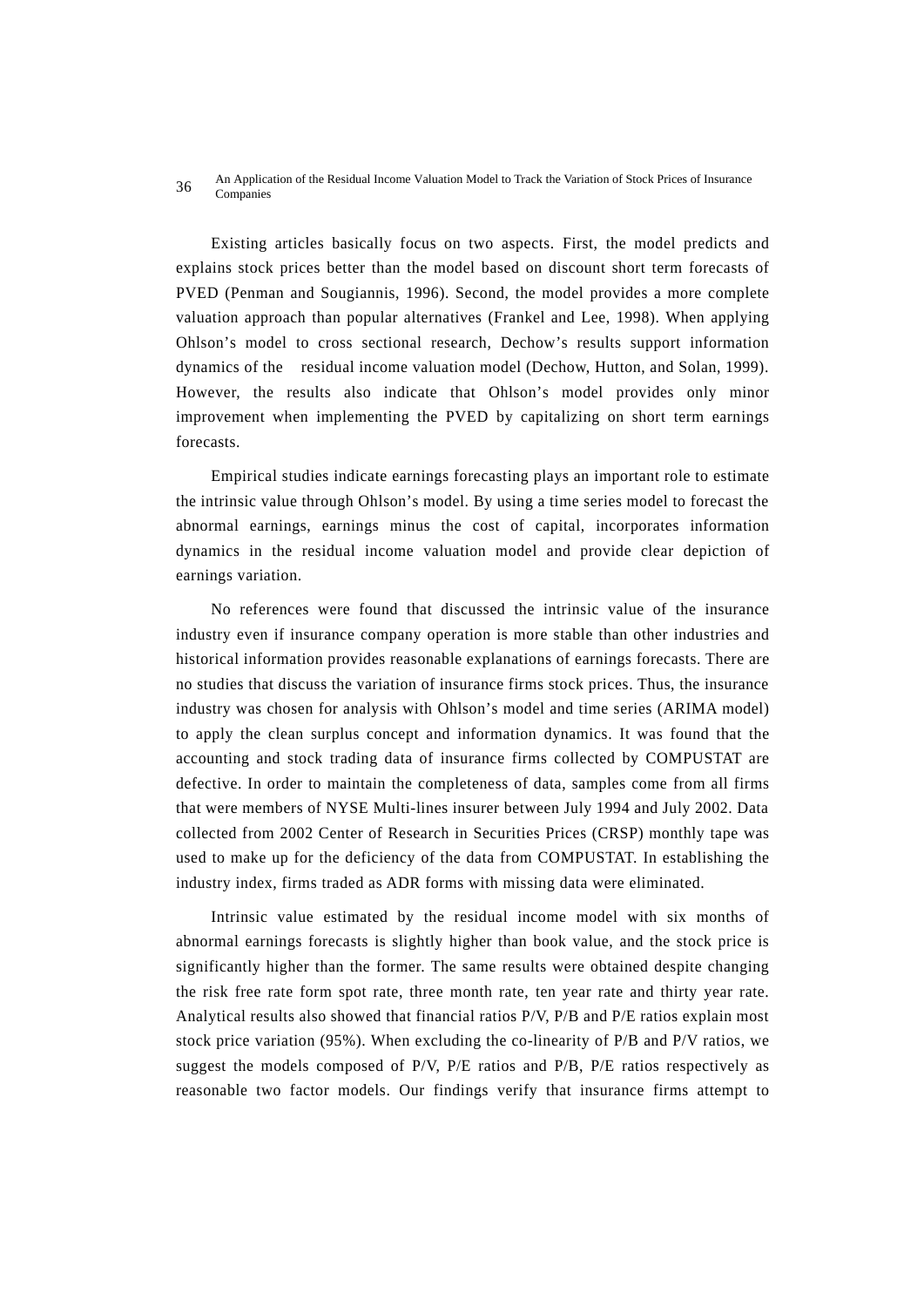maintain a stationary book value through reserve operations and dividend payouts. For this reason, Ohlson's model provides a minor improvement of static book value in estimating insurer intrinsic value.

The remainder of the paper is organized as follows. Section two discusses the meaning of financial ratio and Section three introduces the residual income valuation model. Section four depicts the data and industry index portfolio. Section five analyzes the regression model and explains our results and finding. Section six is the conclusions and suggestions of this paper.

### 2. The meaning of financial ratios

Financial ratios differ from the assumption of past financial literature that stock price equals the intrinsic value. The stock price  $P<sub>t</sub>$  is considered one of estimators of theoretical intrinsic value  $V_t^*$ . However it is necessary to admit that stock prices converge continuously with intrinsic value. Thus, price  $P_t$  could be assumed to be an unbiased estimator of  $V_t^*$ . Other estimators are denoted as  $K_t$ , there is logarithmic relationship between  $V_t^*$ ,  $P_t$ , and  $K_t$ :

$$
\log(P_t) = \log(V_t^*) + \varepsilon_t \tag{1.1}
$$

and

$$
\log(K_t) = \log(V_t^*) + \omega_t \tag{1.2}
$$

where variable  $\varepsilon_t$  is a random error expression with a mean of zero and accuracy of other estimators reflects the random error expression  $\omega$ . The lower first and second moments of  $\omega_t$  indicate that  $K_t$  is a better estimator (Lee and et al., 1999). Equation  $(1.2)$  is subtracted from  $(1.1)$ :

$$
\log(P_t/K_t) = \varepsilon_t - \omega_t \tag{2}
$$

The random error expression  $\varepsilon$ , is determined by the market and predictably converges with zero as an unbiased estimator of  $V_t^*$ . The relative accuracy of any estimator of stock prices is considered, since error  $\omega$ , cannot be directly observed.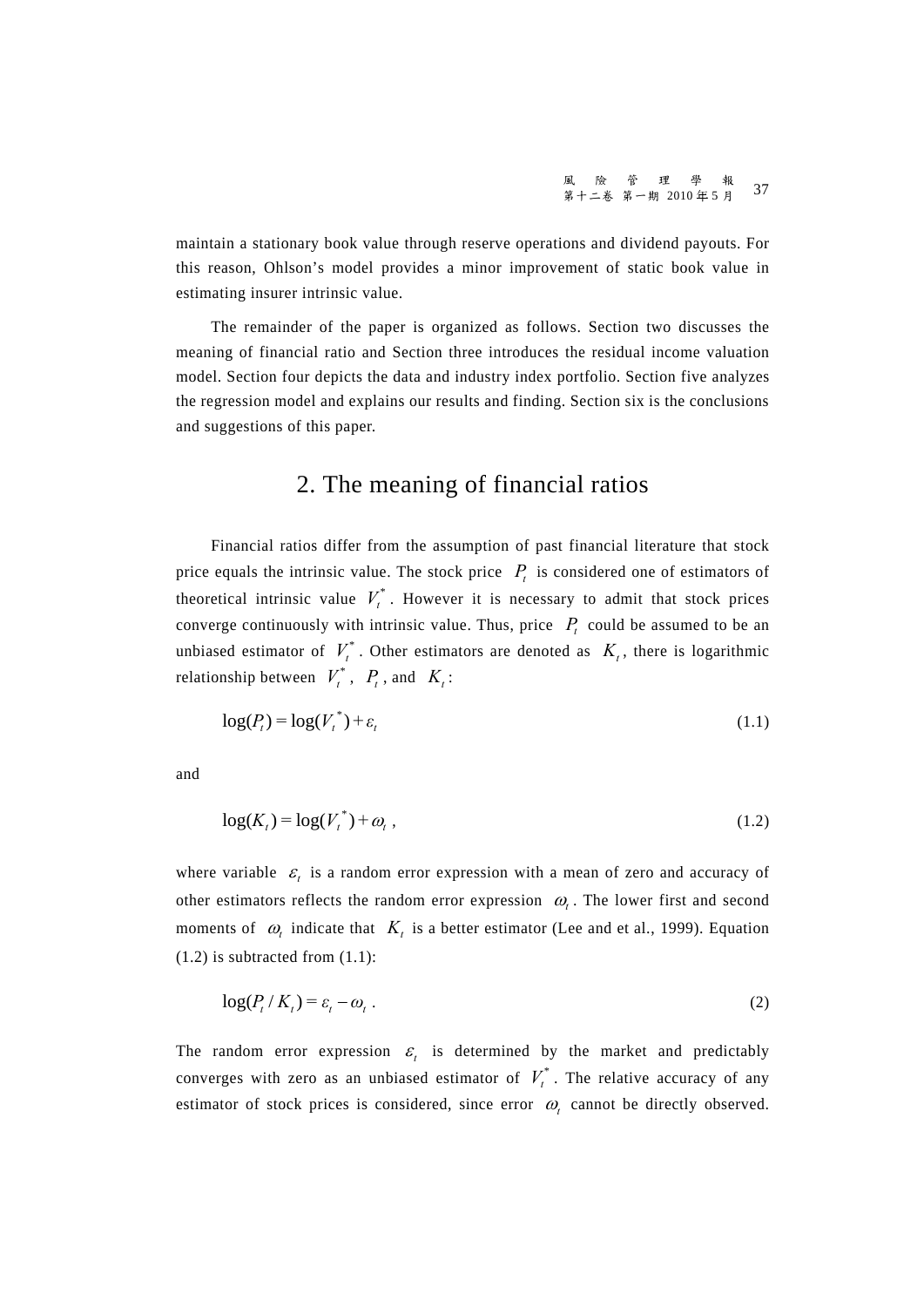Thus, Price is used to estimate ratio (P/K ratio) for a regression model to examine each ratio's track ability on unbiased estimator  $P_t^1$ .

### 3. Residual income valuation model

#### 3.1 Basic assumptions

 $\overline{a}$ 

To formulate the valuation model, three analytical assumptions need to be considered. First, risk free rate is chosen as the discount rate to match the risk neutrality requirement. Second, regular owner equity accounting applies: accounting data and dividends satisfy the clean surplus relationship, and dividends reduce book value without affecting current earnings. Third, a linear model frames the time-series behavior of abnormal earnings. The three assumptions lead to a linear closed form valuation solution. The intrinsic value equals book value plus a linear function of present value of future abnormal earnings. The value is also regarded as a weighted average of book value and current earnings minus current dividends.

#### 3.2 Intrinsic value under Ohlson's model

The clean surplus relationship is described as equation:

$$
y_t = y_{t-1} + x_t - d_t \tag{3}
$$

, where  $x_t$  is the earnings in period  $[t-1, t]$ ,  $y_t$  is the book value at time *t*, and  $d_t$  is the dividend payout at time *t*. Equation (3) satisfies:

$$
\frac{\partial y_t}{\partial d_t} = -1
$$
  

$$
\frac{\partial x_t}{\partial d_t} = 0
$$
 (4)

The property is consistent with the concept that dividends reduce book value without affecting current earnings. Abnormal earnings is defined as earnings minus the

Better intrinsic value estimates yield P/V ratios that have a lower standard deviation and a faster rate of mean reversion. Also, better intrinsic value estimates yield P/V ratios that have greater predictive power for future returns.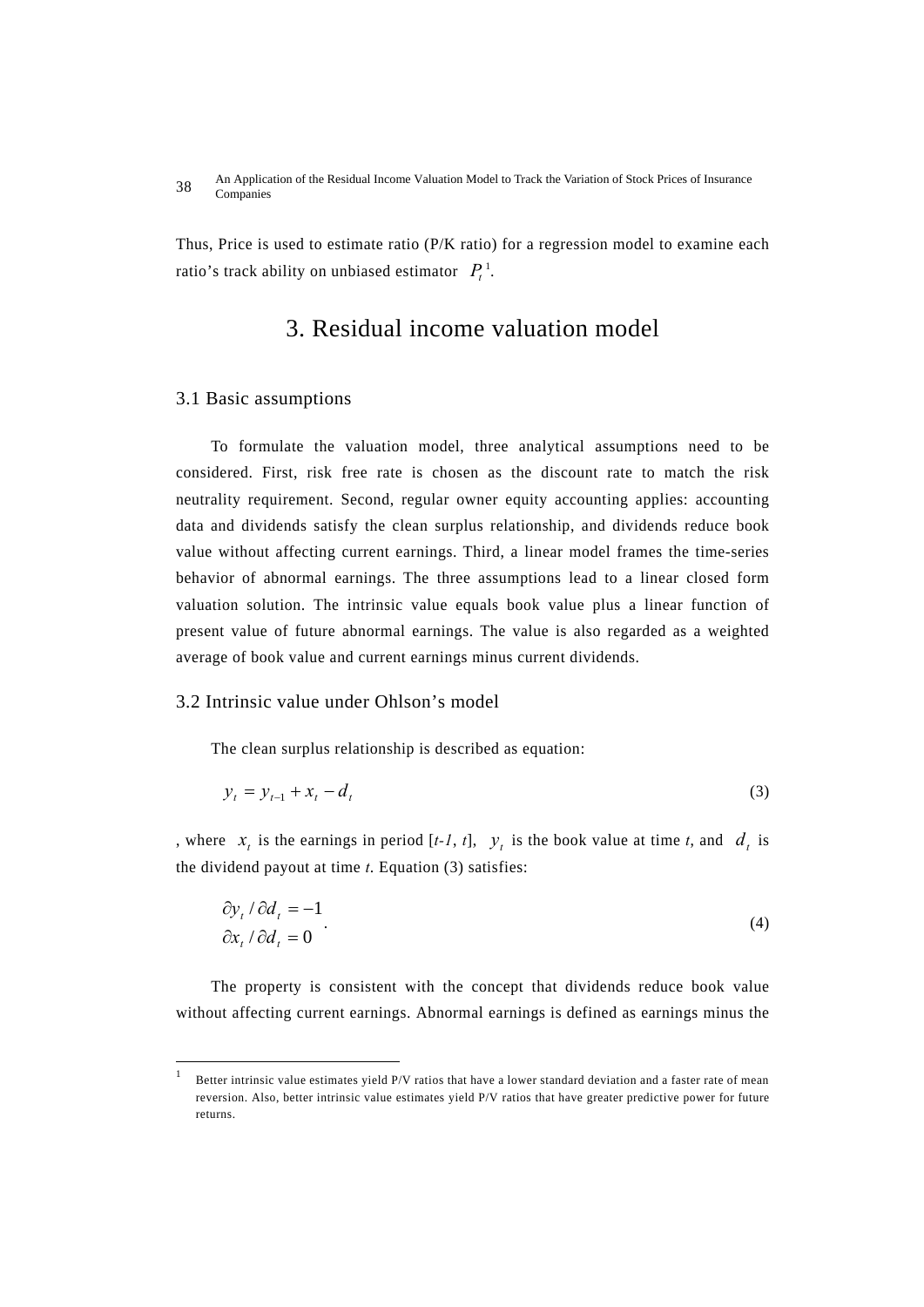cost of capital, denoted by  $x_t^a$ . Let

$$
x_t^a = x_t - (R_f - 1)y_{t-1}
$$
\n(5)

where  $R_f$  is the risk free rate plus one. If  $x_t^a$  is positive, then it is profitable at time *t*; otherwise, it is negative. By applying equation (5) to equation (3):

$$
d_t = x_t^a - y_t + R_f y_{t-1}.
$$
\n(6)

For simplicity, it is assumed the interest rate is flat and non-stochastic. Intrinsic value  $V_t^*$  at time *t* is defined as:

$$
V_t^* = y_t + \sum_{\tau=1}^{\infty} R_f^{-\tau} E_t[\tilde{x}_{t+\tau}^a]
$$
 (7)

and

$$
E_t[\tilde{x}_{t+x}^a]/R_f^{\ \tau} \to 0, \text{ as } \tau \to \infty. \tag{8}
$$

Equation (7) incorporates accounting data, but abnormal earnings forecasts need not adhere to accounting rules. Next, time-series behavior is used to describe the abnormal earnings.

#### 3.3 Abnormal earnings forecasting

A third assumption is applied; a linear model frames the time-series behavior of abnormal earnings, to the discount model. The time-series relationship is depicted as:

$$
\widetilde{\mathbf{x}}_{t+1}^{a} = a \mathbf{x}_{t}^{a} + \mathbf{v}_{t} + \widetilde{\mathbf{\varepsilon}}_{1t+1} \tag{9.1}
$$

and

$$
\widetilde{v}_{t+1} = \mathcal{W}_t + \widetilde{\mathcal{E}}_{2t+1} \tag{9.2}
$$

where  $v_t$  represents information other than abnormal earnings,  $\varepsilon_{1t}$  and  $\varepsilon_{2t}$  are random errors with a mean of zero. Variable  $v_t$  can be viewed as the influence on financial statements which results from outside information. Thus,  $v_t$  and  $x_t^a$  are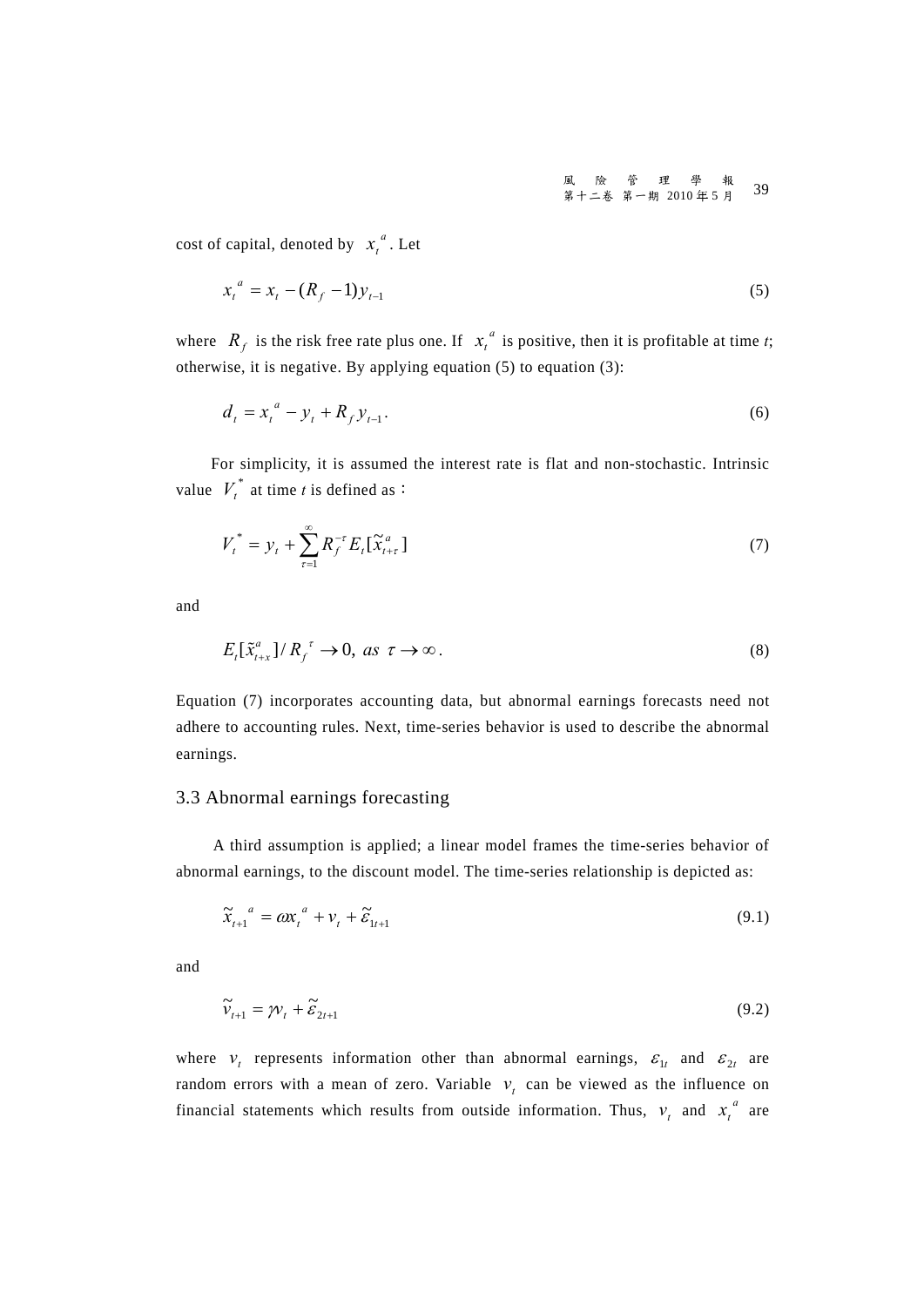#### An Application of the Residual Income Valuation Model to Track the Variation of Stock Prices of Insurance 40 An Applica

independent. Parameters  $\omega$  and  $\gamma$  can be estimated from data and be restricted from zero to one. Without loss of generality,  $\gamma$  is assumed to equals one. Equation (9.2) satisfies that  $v_0 = \varepsilon_{2t} = 0$  for  $t \ge 1$ , then  $v_1 = v_2 = \cdots = 0$  and  $v_t$  for  $t \ge 1$  are independent from each other. Under the assumption above, the sequence  $\{x_t^a\}$ ,  $t = 0, 1, \cdots$  is derived following the standard AR (1) process. If sequence { $x_t^a$ } and  ${ d<sub>t</sub> }$  for  $t = 0, 1, \cdots$  are given, then the book value  $y<sub>t</sub>$  is derived for initial condition  $y_0 = -d_0$  by equation (10):

$$
y_t = x_t^a + R_f y_{t-1} - d_t.
$$
 (10)

Combined with equation (9.1) and (10), such that

$$
E_t[\tilde{x}_{t+1}] = (R_f - 1)y_t + \omega x_t^a + v_t
$$
\n(11)

where  $E_t$ . is the expected operator based on information at time *t*. When time series behavior is applied to abnormal earnings forecasting, implementation is based on the general ARIMA model.

### 4. Data description and industry index calculation

#### 4.1 Data selection

Most life insurers and property-liability insurers belong to privately traded firms which have a lower trading volume. The samples collected by the major finance analysis database, COMPUSTS and CRSP, are missing many values or are unavailable. Our sample consists of all firms that have been members of NYSE Multi-line insurers between July 1994 and July 2002 on COMPUSTAT for completeness of data.

Foreign firms with ADR forms and firms with missing values which could not be repaired using other data were omitted. The items selected include book value quarterly, earnings per share monthly, P/E ratio monthly, P/B ratio monthly, market value monthly, price monthly, and dividend payout per year. All items were adjusted according to monthly data based on accounting rules and a clean surplus relationship. The dividend information was only applied to the clean surplus relationship to reflect the variation of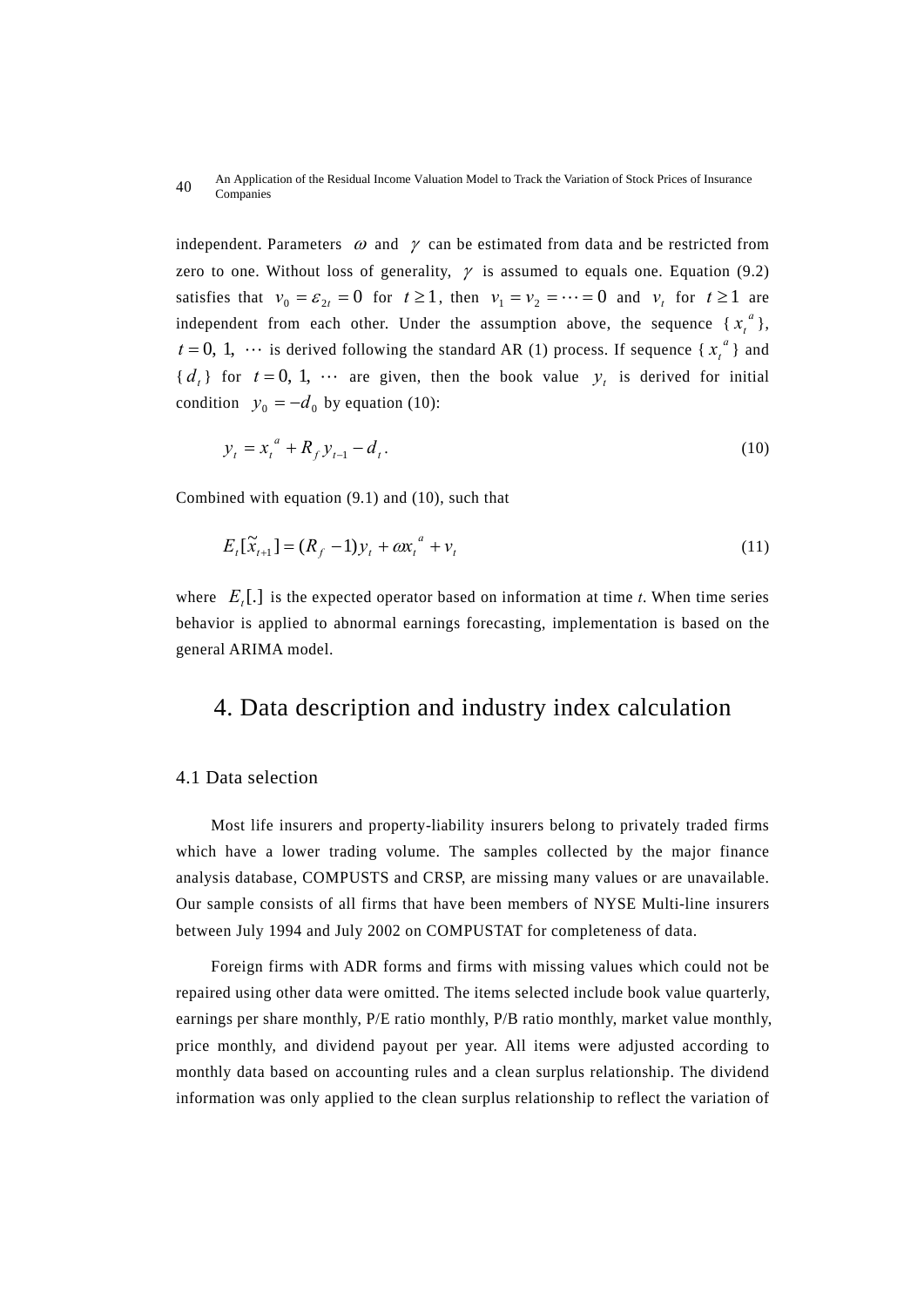風險管理學報 第十二卷 第一期 2010年5月 41

book value each January. The P/D ratio for negative and zero dividend payout was extracted. Stock price is consistent with the data from 2002 Center of Research in Securities Prices (CRSP) for the deficiency of COMPUSTAT.

Earnings forecasting is the average of I/B/E/S one year growth rate (FY1) and predicted value by ARIMA model  $^2$ .

#### 4.2 Industry index formulation

 $\overline{a}$ 

The number of firms in our sample varies from 14 to 16. An insurance industry index was constructed using a price under market value weighted calculation. The industry index was recalculated every six months to track the variation of price over time. The market value weighted method index was constructed for July 1994, Jan 1995, and so on. The industry index included industry book value and industry earnings. The clean surplus relationship is reflected each Jan 1 in the analysis period for yearly dividend payouts. Figure 1 depicts the time series plot of the industry index. Corresponding to the Standard & Poor 500 index, the tendency of both indices are nearly consistent. Though the number of firms may be unreasonable, the industry index constructed can be accepted according to expectations. The time series model fitted for abnormal earnings is ARIMA (3, 1, 0) where:

$$
\tilde{x}_{t}^{a} = 0.07601 + 1.4719x_{t-1}^{a} - 0.3245x_{t-2}^{a} + 0.4959x_{t-3}^{a} - 0.3485x_{t-4}^{a} + \tilde{\varepsilon}_{t}.
$$
 (12)

The weights for each firm in the analysis period are presented in Appendix Table 1.

| Variable         | P/B       | P/E       | PVL1      | PVL <sub>2</sub> | PVS <sub>1</sub> |  |
|------------------|-----------|-----------|-----------|------------------|------------------|--|
| P/B              |           |           |           |                  |                  |  |
| P/E              | 0.1691    | 1         |           |                  |                  |  |
| PVL1             | 0.883     | 0.0198    |           |                  |                  |  |
| PVL <sub>2</sub> | $-0.847$  | $-0.0452$ | $-0.9893$ | 1                |                  |  |
| PVS <sub>1</sub> | $-0.581$  | $-0.6212$ | $-0.5441$ | 0.5344           |                  |  |
| PVS <sub>2</sub> | $-0.5461$ | 0.527     | $-0.5729$ | 0.4914           | $-0.207$         |  |

Table 1 Correlation coefficients matrix

<sup>&</sup>lt;sup>2</sup> I/B/E/S forecasts only provide FY1 growth rate for larger firms. Simple ARIMA models are selected by abnormal earnings data with ACF and PACF.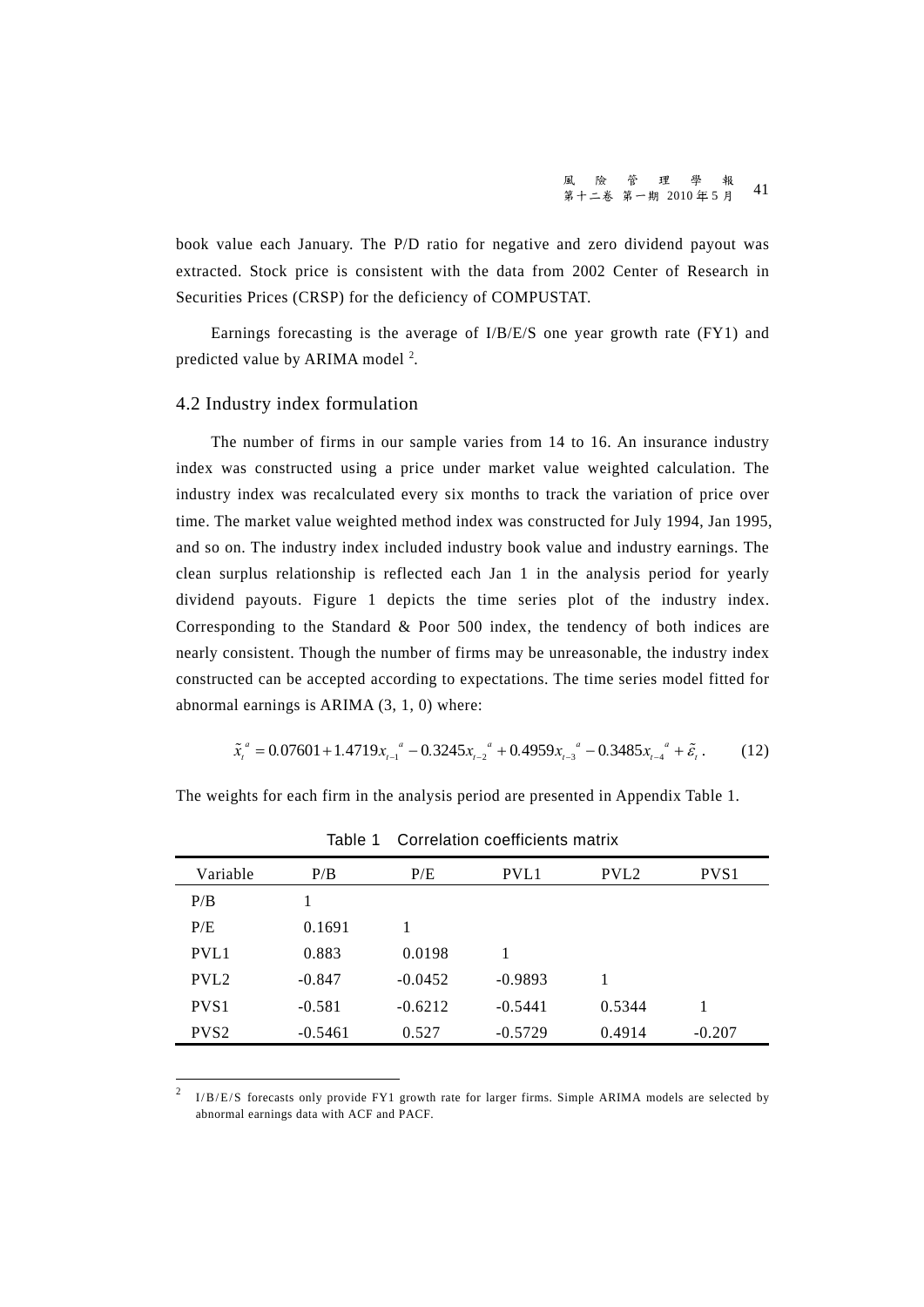



Figure 1 Price of insurance industry portfolio and S&P 500 index

#### 4.3 Discount factor

In order to satisfy the risk neutrality assumption, a spot rate was selected with three months interest rate for the short term rates, and ten year and thirty year treasury bond yields for the long term rates. The discount model was adjusted to incorporate the interest rate risk by modifying the flat discount factor. There was no assumption the interest rate process follows any stochastic model such as CIR and HJM model for over complexity in value estimation. For simplicity, the empirical interest rate data was used to obtain variation into the model. Equation (5) is revised to

$$
V_{t} = y_{t} + \sum_{\tau=1}^{\infty} R_{ft}^{-\tau} E_{t} [\tilde{x}_{t+\tau}^{a}]
$$
\n(13)

, where  $R_f$  is time-varying discount factor.

#### 4.4 Residual income valuation model implementation

The success of equation (11) depends on abnormal earnings forecasting for infinite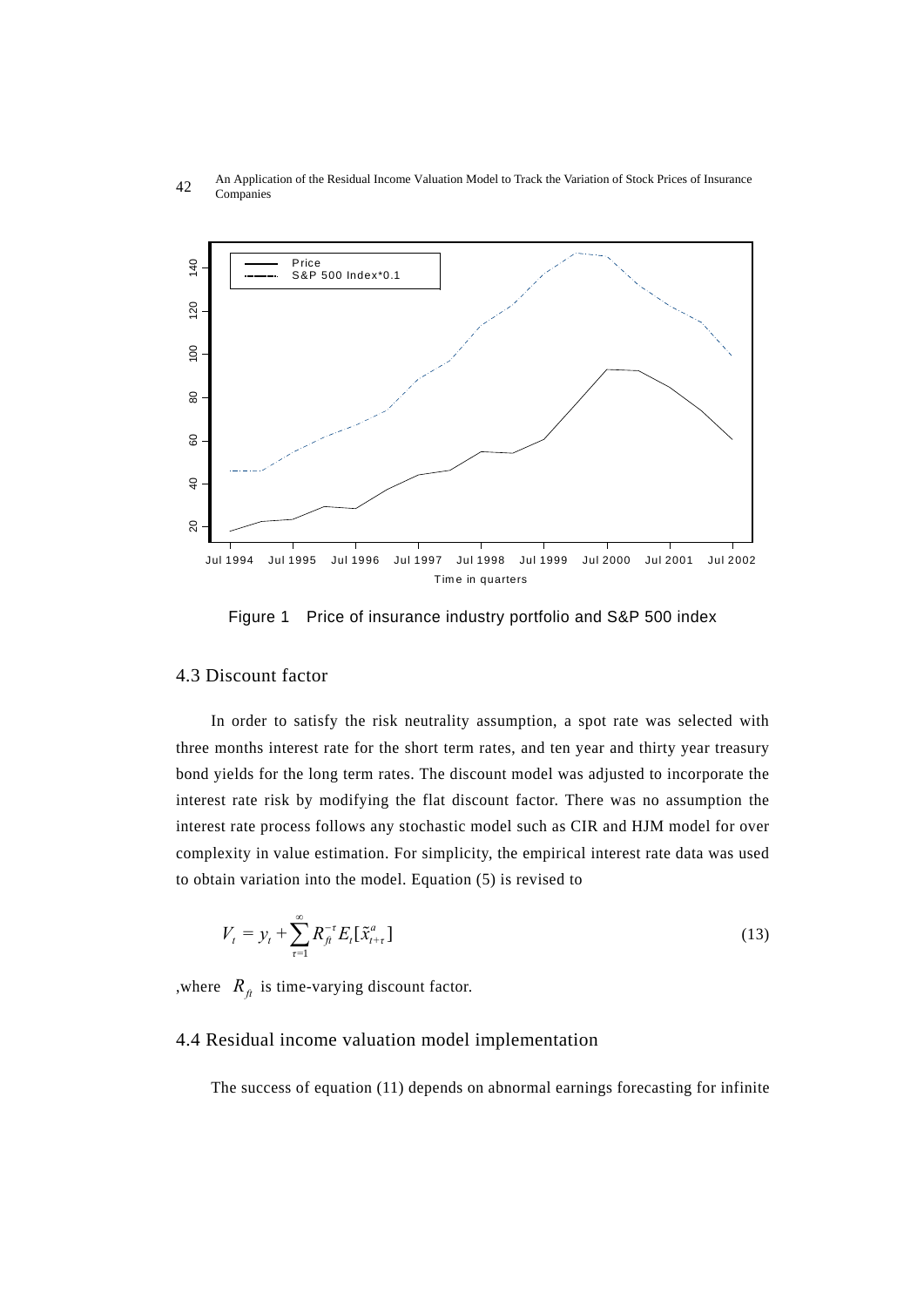風險管理學報 第十二卷 第一期<sup>2010</sup> <sup>年</sup> <sup>5</sup> <sup>月</sup> 43

periods. In practice, predictable future earnings were restricted to six months in order to be consistent with the index adjustment per half year. The estimation formula then

$$
\hat{V}_t = y_t + \sum_{\tau=1}^6 R_{ft}^{-\tau} E_t[\tilde{x}_{t+\tau}^a].
$$
\n(14)

Notations VS1, VS2, VL1 and VL2 denote the estimation by equation (14) under spot rate, three month interest rate, ten year and thirty year Treasury bond yields respectively. Figure 2 depicts the time series plot of intrinsic estimations VS1, VS2, VL1 and VL2 versus the book value.



Figure 2 Book value and intrinsic values using different discount rates

## 5. Regression model

#### 5.1 Model formulation

Ohlson's estimation for intrinsic value was calculated to see how it compared with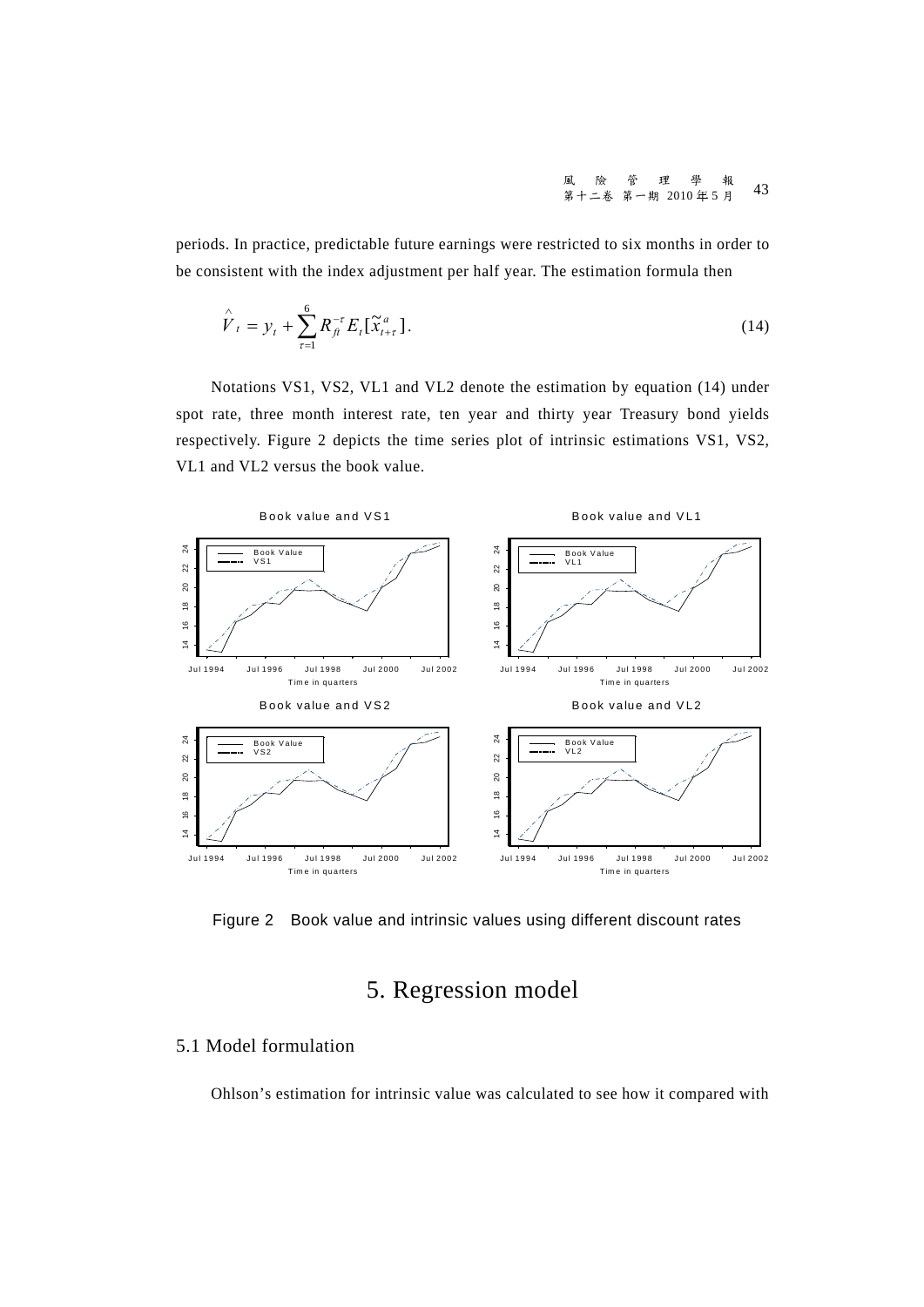#### An Application of the Residual Income Valuation Model to Track the Variation of Stock Prices of Insurance 44 Companies

book value. To test if the P/V ratio has better tracking than the P/B and P/E ratios, each ratio is stationary before constructing the regression model to examine the explanation ability of each financial ratio. The  $\beta$  in the unit root test is estimatedas: -0.1453, -0.1330, -0.1327, -0.1332, -0.1336, -0.1060 for P/B, P/VL1, P/VL2, P/VS1, P/VS2 and P/E ratios respectively. The financial ratios are regarded as a stationary process following the research of Dickey-Fuller<sup>3</sup>. Figure 3 depicts time series plots of P/B, P/E, P/VL1, P/VL2, P/VS1 and P/VS2 ratios.

![](_page_11_Figure_2.jpeg)

Figure 3 Financial ratios

 $\overline{a}$ 

<sup>3</sup> Dickey- Fuller concept: By subtracting  $Y_{t-1}$  from both sides of the equation  $Y_{t} = b_1 Y_{t-1} + \varepsilon_t$ ,  $Y_t - Y_{t-1} =$  $(b_1 - 1)Y_{i-1} + \varepsilon_i$  or  $\Delta Y_i = \beta Y_{i-1} + \varepsilon_i$  are obtained. Test:  $H_0 : \beta = 0 \rightarrow$  Unit root;  $H_1 : \beta < 0 \rightarrow$  Stationary.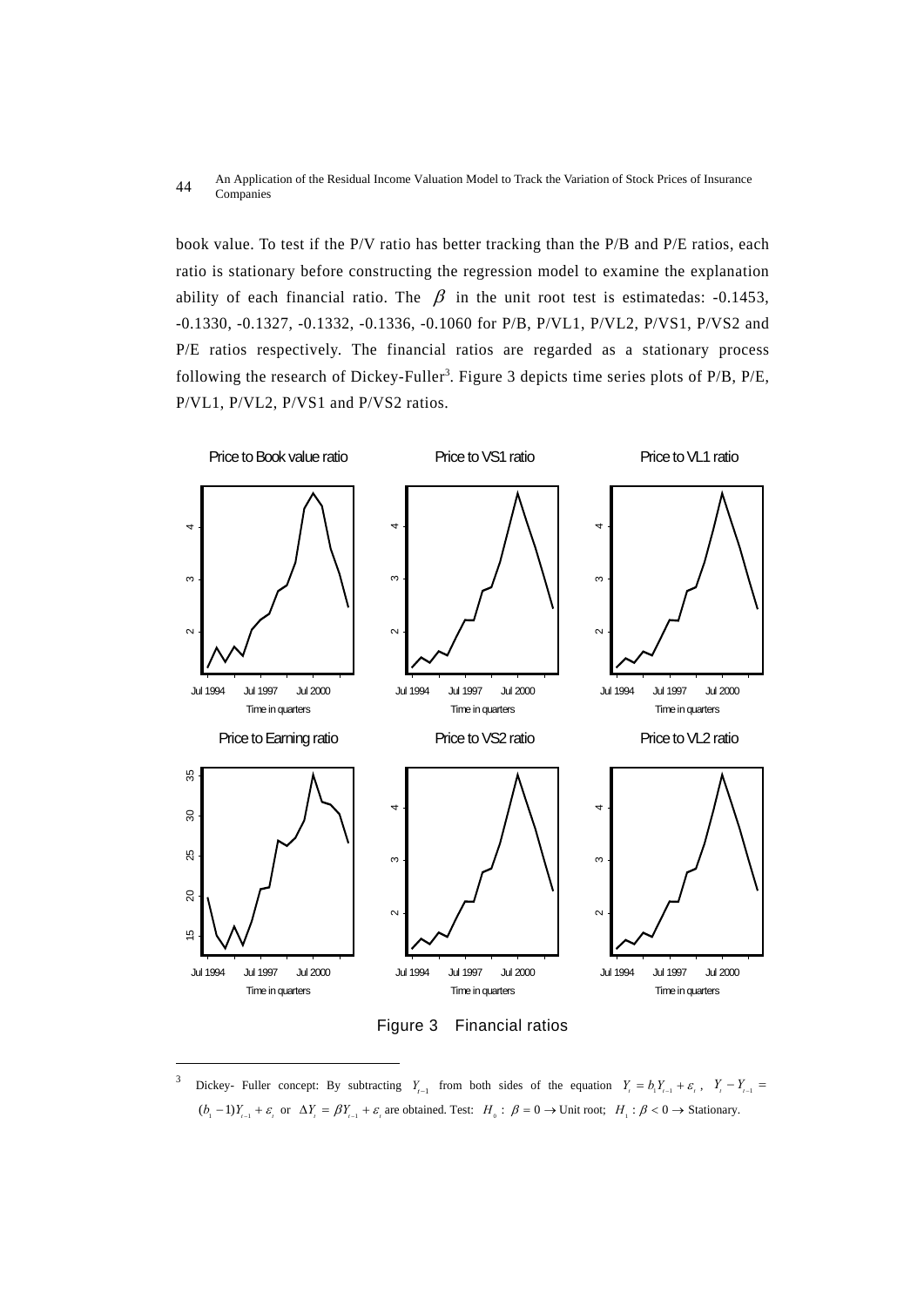The time series plots show a high correlation between P/B ratio and each P/V ratio; the correlation coefficients matrix in Table 1 confirms this result.

The regression model is constructed with three factors. After eliminating multico-linearity, our model was modified to be a two factor model. A univariate model to represent the P/V ratio's tracking ability was added.

The variation of the industry index as the response variable with predictors P/B, P/E and P/V ratios is used. The three factor model is

$$
\Delta P_t = \alpha + \beta_1 P B_{t-1} + \beta_2 P E_{t-1} + \beta_3 P V_{t-1} + \varepsilon_t.
$$
\n(15)

 $PV_t$  was substituted for  $PVS1_t$ ,  $PVS2_t$ ,  $PVL1_t$ , and  $PVL2_t$  as the regression model respectively. Table 2 to 5 show analysis results. There is little difference between the two factor model and the univariate model. The three factor model was broken down for multi-co-linearity. The various discount rates did not make obvious differences in the model.

Table 2 Regression results of  $\Delta P_t = \alpha + \beta_1 PB_{t-1} + \beta_2 PE_{t-1} + \beta_3 PVS1_{t-1} + \varepsilon_t$ 

Value in parentheses represents the p-value and double star \*\* denotes the significance at 5%.

| Response Variable/<br>Predictors coefficient   |                        |                         |                         | Variation of Portfolio Stock Price (market value weighted) |                             |
|------------------------------------------------|------------------------|-------------------------|-------------------------|------------------------------------------------------------|-----------------------------|
| Intercept                                      | $-18.3396$             | $-18.1503$              | $-17.0025$              | $-5.4116$                                                  | $-6.1176$                   |
| P/B ratio (market value)<br>weighted)          | 9.8158<br>(0.4666)     | $8.7774$ **<br>(0.0201) |                         | $21.6970**$<br>$(8.546e-009)$                              |                             |
| P/E ratio (market value<br>weighted)           | $2.0767**$<br>(0.0083) | $2.0421**$<br>(0.0011)  | $1.8662**$<br>(0.0072)  |                                                            |                             |
| P/V ratio under short<br>term rate (spot rate) | $-1.3095$<br>(0.9356)  |                         | $10.2048**$<br>(0.0279) |                                                            | 22.6889**<br>$(1.672e-009)$ |
| Adj. R-square                                  | 0.9628                 | 0.9628                  | 0.961                   | 0.9125                                                     | 0.9306                      |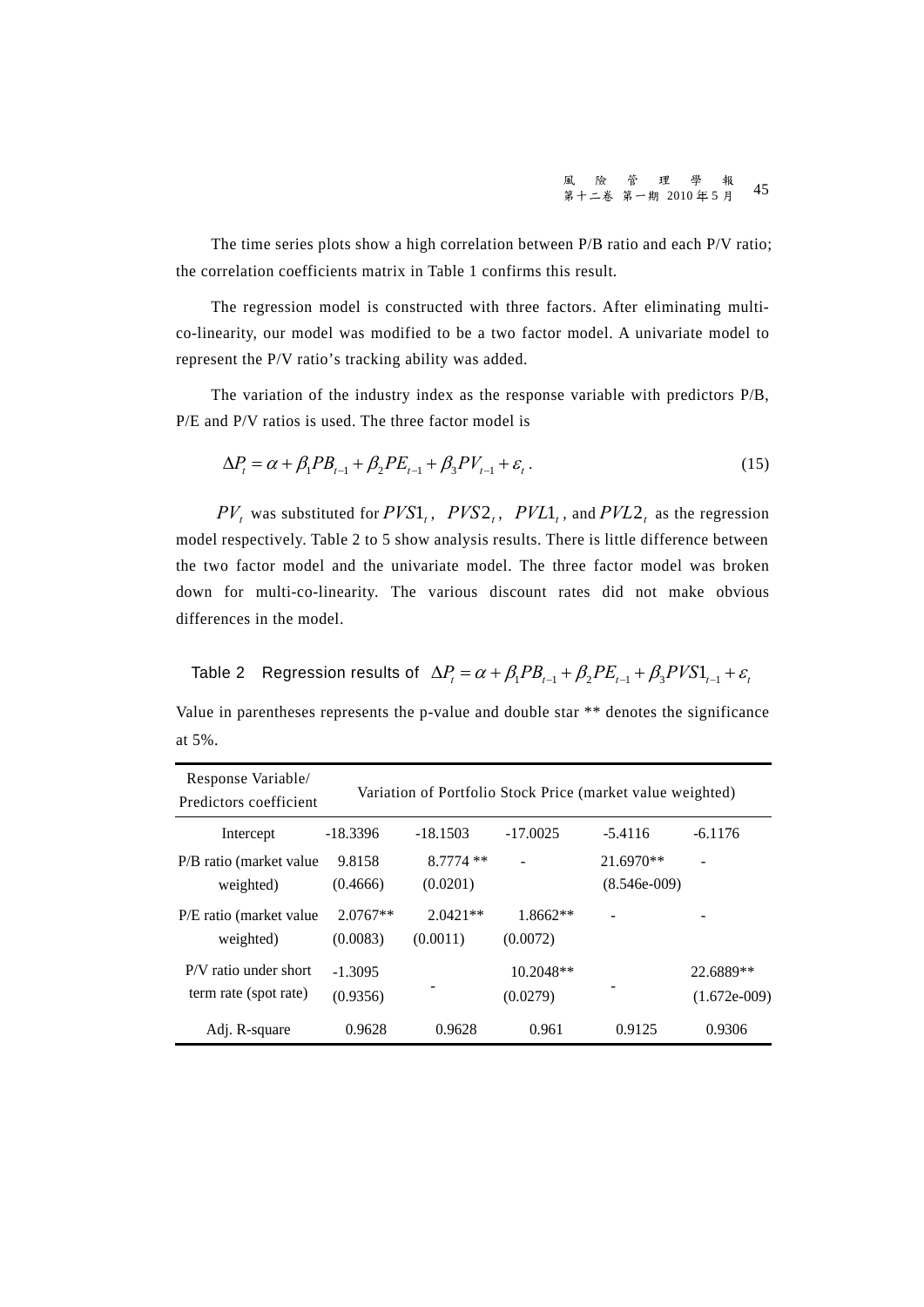#### An Application of the Residual Income Valuation Model to Track the Variation of Stock Prices of Insurance 46 An Applica

Table 3 Regression results of  $\Delta P_t = \alpha + \beta_1 P B_{t-1} + \beta_2 P E_{t-1} + \beta_3 P V S 2_{t-1} + \varepsilon_t$ 

Value in parentheses represents the p-value and double star \*\* denotes the significance at 5%.

| Response Variable/<br>Predictors coefficient      |                        | Variation of Portfolio Stock Price (market value weighted) |                        |                             |                               |
|---------------------------------------------------|------------------------|------------------------------------------------------------|------------------------|-----------------------------|-------------------------------|
| Intercept                                         | $-18.3396$             | $-18.1503$                                                 | $-17.1973$             | $-5.4116$                   | $-5.9888$                     |
| $P/B$ ratio (market<br>value weighted)            | 10.4178<br>(0.4327)    | $8.7774**$<br>(0.0201)                                     |                        | 21.6970**<br>$(8.546e-009)$ |                               |
| P/E ratio (market)<br>value weighted)             | $2.0911**$<br>(0.0059) | $2.0421**$<br>(0.0011)                                     | $1.9054**$<br>(0.0057) |                             |                               |
| $P/V$ ratio under short<br>term rate $(3$ months) | $-2.0314$<br>(0.8966)  |                                                            | 9.9384**<br>(0.0293)   |                             | $22.6606**$<br>$(2.213e-009)$ |
| Adj. R-square                                     | 0.9628                 | 0.9628                                                     | 0.9608                 | 0.9125                      | 0.9278                        |

Table 4 Regression results of  $\Delta P_t = \alpha + \beta_1 PB_{t-1} + \beta_2 PE_{t-1} + \beta_3 PVL1_{t-1} + \varepsilon_t$ 

Value in parentheses represents the p-value and double star \*\* denotes the significance at 5%.

| Response Variable/<br>Predictors coefficient              |                        |                         |                         | Variation of Portfolio Stock Price (market value weighted) |                               |
|-----------------------------------------------------------|------------------------|-------------------------|-------------------------|------------------------------------------------------------|-------------------------------|
| Intercept                                                 | $-18.3396$             | $-18.1503$              | $-16.9948$              | $-5.4116$                                                  | $-5.9224$                     |
| $P/B$ ratio (market<br>value weighted)                    | 9.2282<br>(0.4644)     | $8.7774$ **<br>(0.0201) |                         | $21.6970**$<br>$(8.546e-009)$                              |                               |
| $P/E$ ratio (market<br>value weighted)                    | $2.0570**$<br>(0.0073) | $2.0421**$<br>(0.0011)  | 1.8781**<br>(0.0066)    |                                                            |                               |
| $P/V$ ratio under short<br>term rate $(10 \text{ years})$ | $-0.5674$<br>(0.9699)  |                         | $10.1212**$<br>(0.0281) |                                                            | $22.6716**$<br>$(1.823e-009)$ |
| Adj. R-square                                             | 0.9628                 | 0.9628                  | 0.961                   | 0.9125                                                     | 0.9298                        |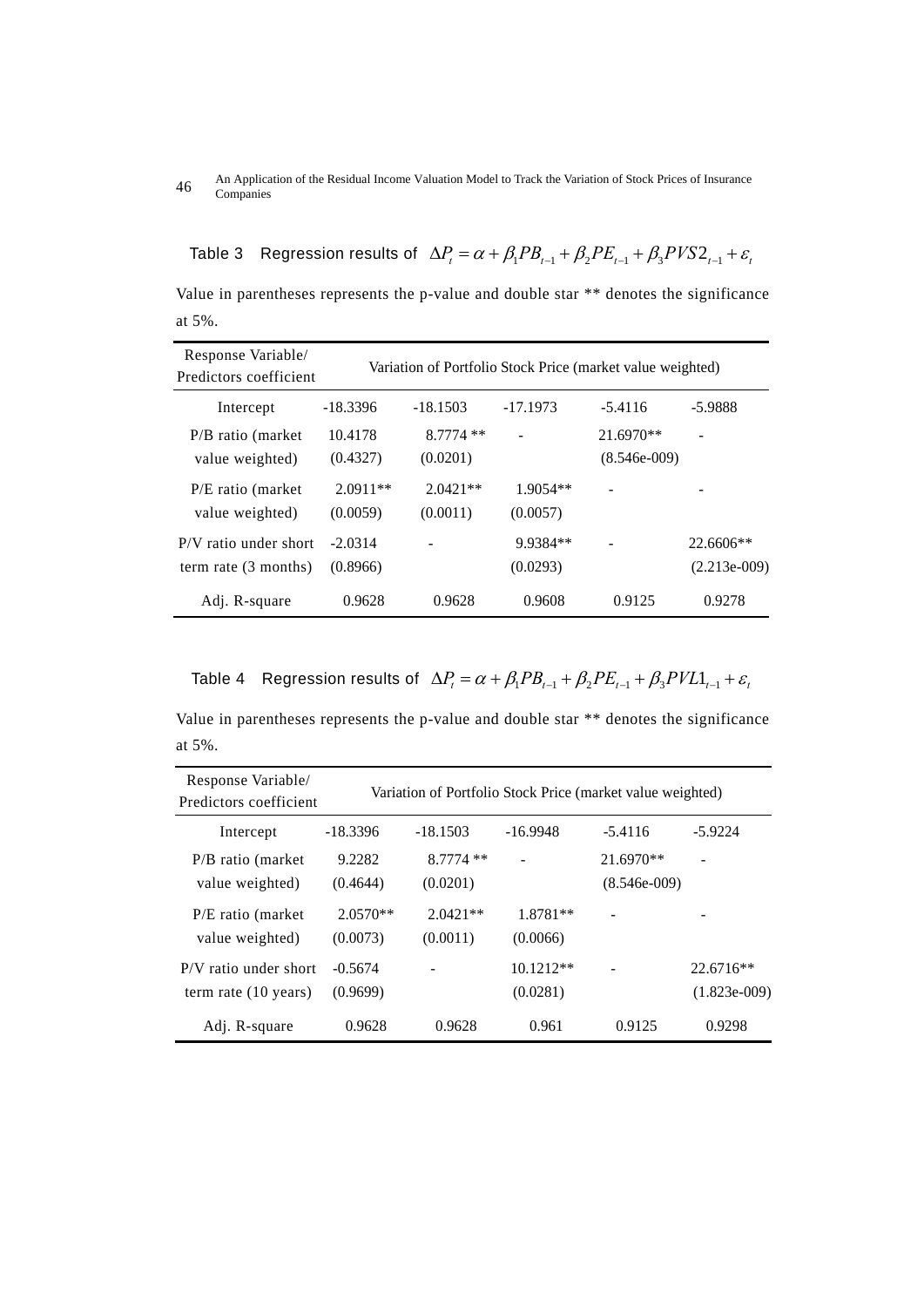Table 5 Regression results of  $\Delta P_t = \alpha + \beta_1 PB_{t-1} + \beta_2 PE_{t-1} + \beta_3 PVL2_{t-1} + \varepsilon_t$ Value in parentheses represents the p-value and double star \*\* denotes the significance at 5%.

| Response Variable/<br>Predictors coefficient           |                        | Variation of Portfolio Stock Price (market value weighted) |                         |                             |                              |
|--------------------------------------------------------|------------------------|------------------------------------------------------------|-------------------------|-----------------------------|------------------------------|
| Intercept                                              | $-18.3396$             | $-18.1503$                                                 | $-16.9718$              | $-5.4116$                   | $-5.9070$                    |
| $P/B$ ratio (market<br>value weighted)                 | 8.7782<br>(0.4905)     | $8.7774$ **<br>(0.0201)                                    |                         | 21.6970**<br>$(8.546e-009)$ | ۰                            |
| P/E ratio (market)<br>value weighted)                  | $2.0421**$<br>(0.0075) | $2.0421**$<br>(0.0011)                                     | 1.8735**<br>(0.0065)    | ۰                           |                              |
| P/V ratio under Long<br>term rate $(30 \text{ years})$ | $-0.001$<br>(0.99999)  | $\qquad \qquad \blacksquare$                               | $10.1487**$<br>(0.0271) |                             | $22.6553**$<br>$(1.78e-009)$ |
| Adj. R-square                                          | 0.9628                 | 0.9628                                                     | 0.9612                  | 0.9125                      | 0.93                         |

#### 5.2 Results and implications

In the superior model P/B is added to P/E for the highest R-square. This is only marginally worse than the former model. The univariate model with almost 93% Rsquare is not obviously inferior to the two factor model since our intrinsic value estimation  $\hat{V}$  has incorporated information of book value and earnings.

Before P/V can be accepted for good tracking ability, the extremely high explanation ability  $R^2$  (>90%) is of interest. The two factor model and the univariate model possess an extremely high explanation ability  $R^2$ . The results show the rise of similar tendencies of price and financial ratios. Financial ratios in our model may not depend on price, but on the market. The financial ratios P/E and P/B are collected from the market and the P/V ratios are calculated according to Ohlson's research. This does not correspond with our findings. Our belief is that reasonable financial ratios are decided by the market to reflect investor expectations in economic environments.

We suspect that the variation of price predicts itself. This could be one of the reasons for the extremely high explanation ability  $R^2$ . Next, we tried to decompose the financial ratios to analyze the causes which result in the high R-square regression model.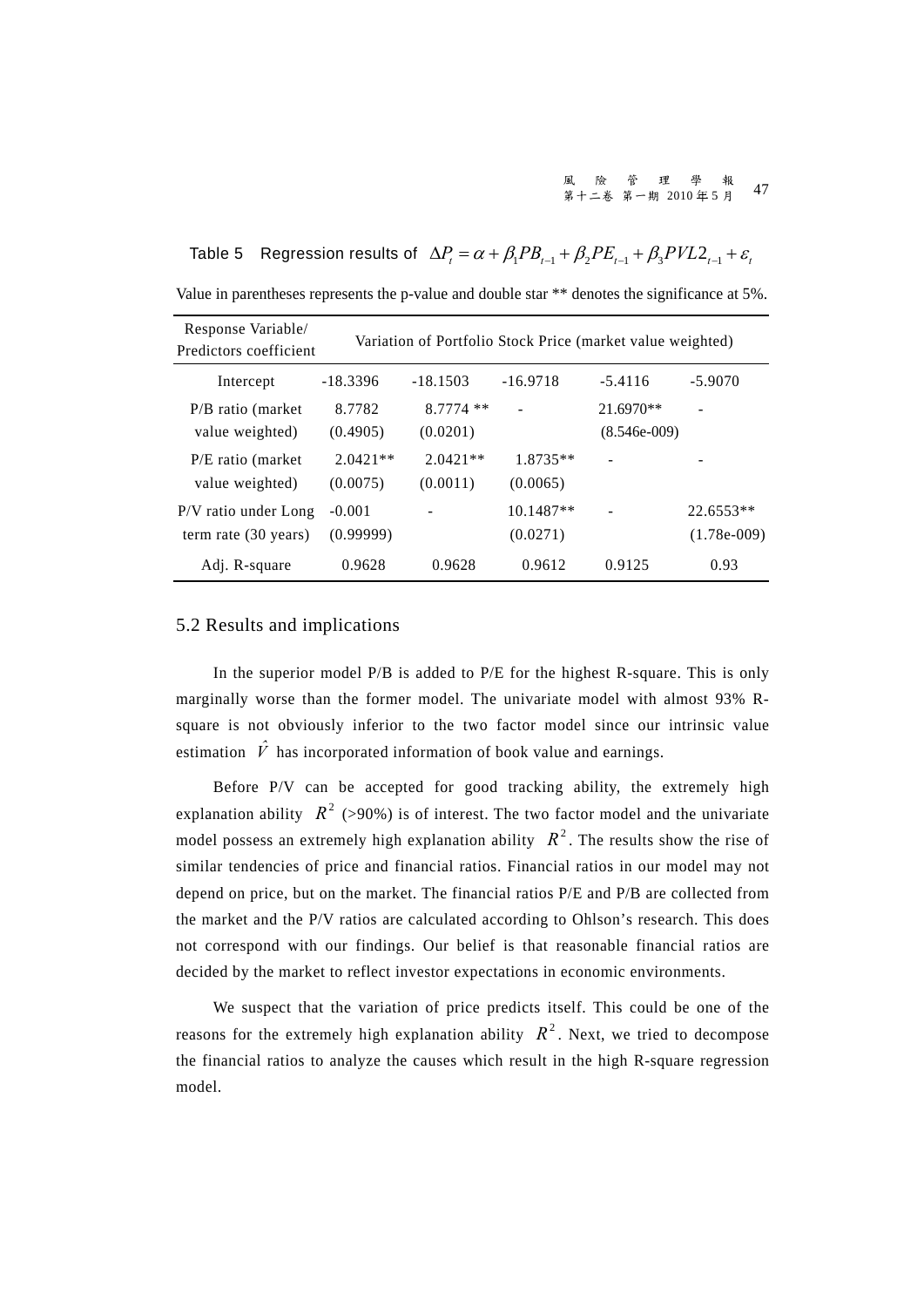#### An Application of the Residual Income Valuation Model to Track the Variation of Stock Prices of Insurance 48 All Applica

By following the clean surplus relationship the intrinsic value reflected by abnormal earnings was estimated. Our results show intrinsic value estimations from residual income valuation method by time-varying rate have a minor improvement over book value. The summary of book value and intrinsic value estimations are shown in Table 6.

#### Table 6 Summary of estimators

Minimum, first quarter, median, mean, third quarter, maximum, and stand error are displayed in columns 2 to 8 respectively.

| Characteristic/<br>Variable | Min.  | 1st Q. | Median | Mean  | 3rd O. | Max.  | Std. Error |
|-----------------------------|-------|--------|--------|-------|--------|-------|------------|
| Price                       | 17.96 | 29.42  | 54.15  | 52.95 | 73.92  | 92.96 | 24.7967    |
| <b>Book Value</b>           | 13.26 | 17.56  | 18.7   | 19.01 | 19.97  | 24.34 | 3.1190     |
| VS1                         | 13.52 | 18.19  | 19.66  | 19.60 | 20.87  | 24.65 | 3.0382     |
| VS <sub>2</sub>             | 13.52 | 18.19  | 19.64  | 19.62 | 20.85  | 24.85 | 3.0828     |
| VL1                         | 13.52 | 18.19  | 19.76  | 19.65 | 20.90  | 24.76 | 3.0542     |
| VL2                         | 13.52 | 18.19  | 19.76  | 19.64 | 20.87  | 24.76 | 3.0485     |

Financial ratios were calculated by dividing the price by estimators. It was found that the variation of financial ratios depend mostly on the variation of price, because the standard error of price is much greater than each estimator. On the other hand, estimators except for price, displayed a stationary increment during the analytical period. This phenomenon confirms the results above. We discuss the properties of book value in the insurance industry to explain the minor improvement of Ohlson's estimations and our model's characteristics.

Insurance firms tend to maintain a stationary book value to satisfy the requirements of regulators. If the book value decreases, insurance firms could be asked to raise their capital and the insurable capacity would be restricted to a fixed amount. Managers often smooth the variation of book value by increasing or decreasing liability reserves to satisfy regulations and shareholder expectations. This result is consistent with Mary Weiss (1985). Abnormal earnings are not significant for conservative earnings forecasting. Expected rate of return is often assumed to be associated with the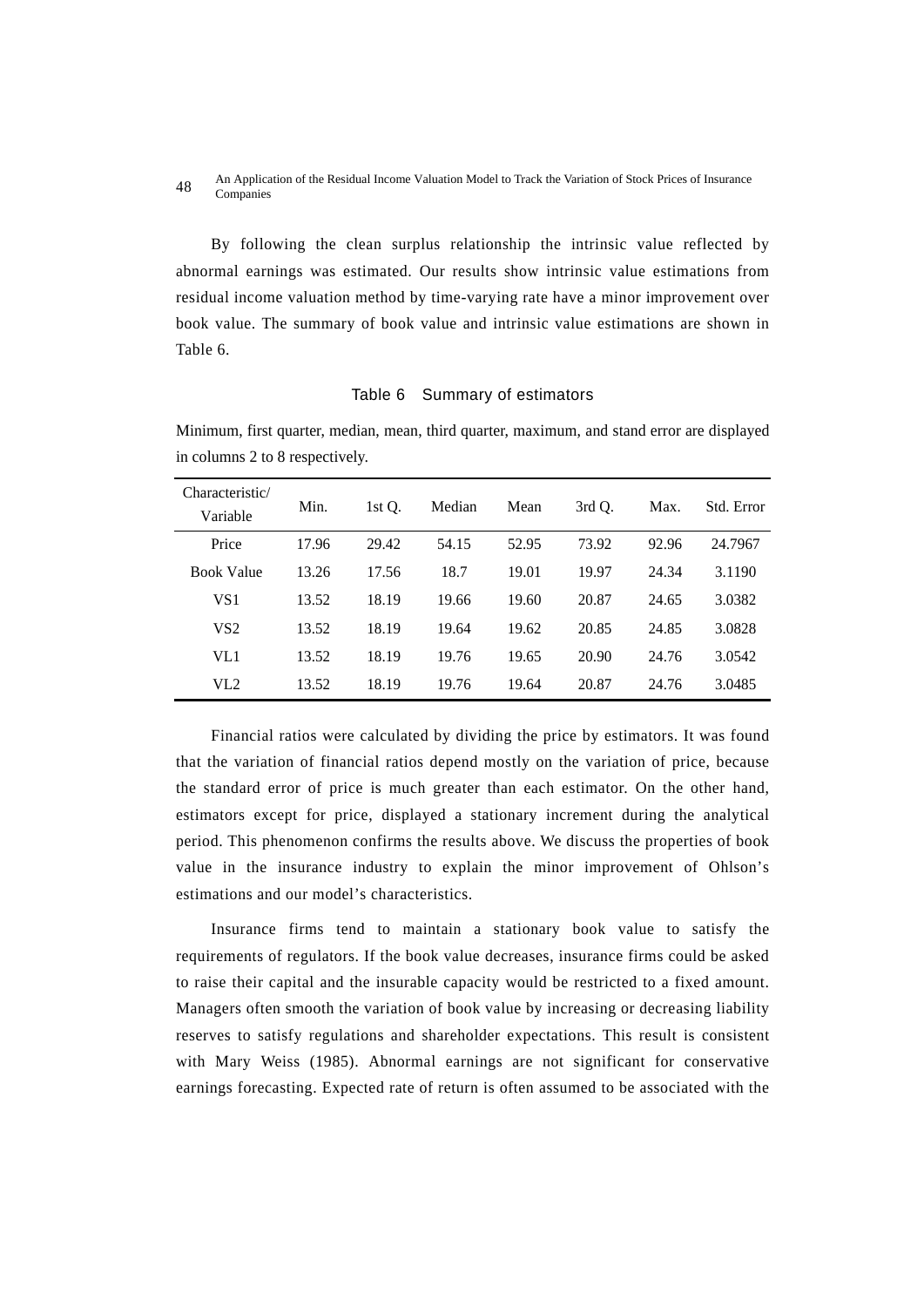risk free rate. Thus, there is only minor improvement by applying the book value and abnormal earnings to Ohlson's model. For this reason, the intrinsic value estimators are similar to the tendencies of book value. Our results indicate financial ratios are acceptable predictors to track the variation of price although the high explanation ability is caused by predictor characteristics in our regression model.

### 6. Conclusions and suggestions

When using the Ohlson model to estimate the real value of a firm to create a new P/V ratio for the regression model, the model reflected the characteristics of the insurance industry. Accounting data was combined with time-series earnings forecasting to evaluate the real value of insurance firms. Abnormal earnings forecasting plays an important role in the success of Ohlson's model. However, the effect of abnormal earnings is not significant to a real value estimate for the minor improvement of book value in the insurance industry. The reasons are: (i) insufficient data; (ii) insurance firm characteristics mitigate the effect of information dynamics on the discount model for hidden earnings.

The hidden earnings of insurance firms could be reflected in the market by higher stock prices. Thus, larger variations of stock prices dependent on investor expectations explain the same variation of financial ratios. This phenomenon provides a reasonable explanation for our regression model.

This article constructs a simple regression model to discuss the variation between insurance firm prices and each financial ratio. We also apply Ohlson's concept to estimate the real value of the insurance industry. There are no previous studies which have applied a residual income valuation model to a single industry. We suggest that future research can focus on three areas: (1) a model for hetero-skedasticity; the firstorder difference of logarithmic return as a responsible variable in our model; (2) tracking the variation of stock prices, incorporate market variables into our model; (3) firm size effect on the stability of book value in the insurance industry; if hidden earnings can be reflected by abnormal earnings forecasting, the model can be extended to individual firms.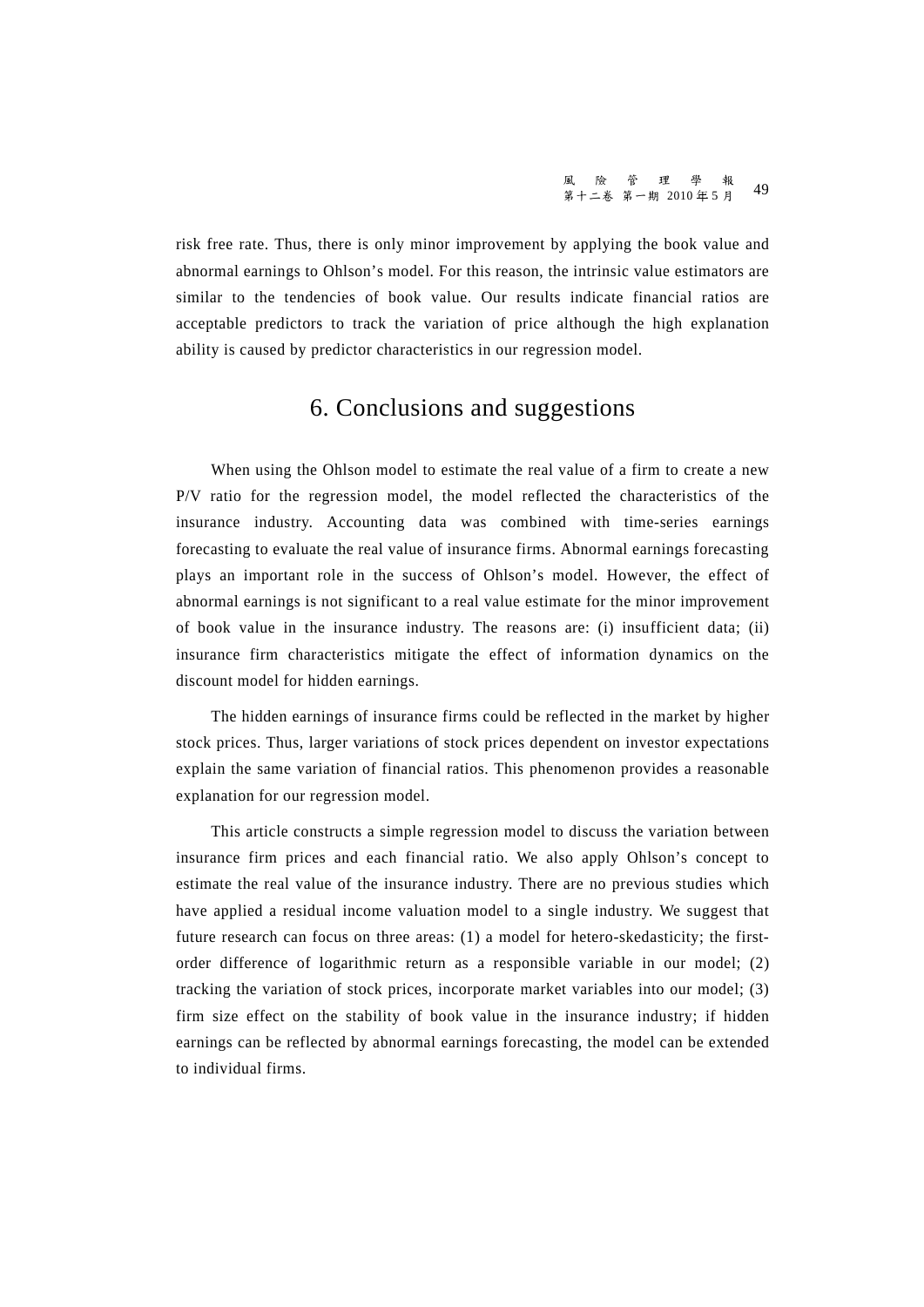An Application of the Residual Income Valuation Model to Track the Variation of Stock Prices of Insurance 50 An Applica

## References

- 1. Dechow, P.M., A.P. Hutton, and R.G. Sloan, 1999, An Empirical Assessment of the Residual Income Valuation Model, *Journal of Accounting and Economics*, 26, 1, 1- 34.
- 2. Feltham, G.A. and J.A. Ohlson, 1995, Valuation and Clean Surplus Accounting for Operation and Financial Activities, *Contemporary Accounting Research*, 11, 2, 689- 731.
- 3. Frankel, R. and C.M.C. Lee, 1998, Accounting Valuation, Market Expectation, and Cross-Sectional Stock Returns, *Journal of Accounting and Economics*, 25, 3,283- 319.
- 4. Lee, C.M.C., J. Myers, and B. Swaminathan, 1999, What is the Intrinsic Value of the Dow, *Journal of Finance*, 54, 5, 1693-1741.
- 5. Olson, J.A., 1995, Earnings, Book Values, and Dividends in Equity Valuation, *Contemporary Accounting Research*, 11, 2, 661-87.
- 6. Penman, S.H. and T. Sougiannis, 1996, A Comparison of Dividend, Cash Flow, and Earning Approaches to Equity Valuation, Working paper, University of California at Berkeley and University at Urbana-Champaign.
- 7. Weiss, M., 1985, A Multivariate Analysis of Loss Reserving Estimates In Property-Liability Insurers, *Journal of Risk and Insurance*, 52, 2,199-221.